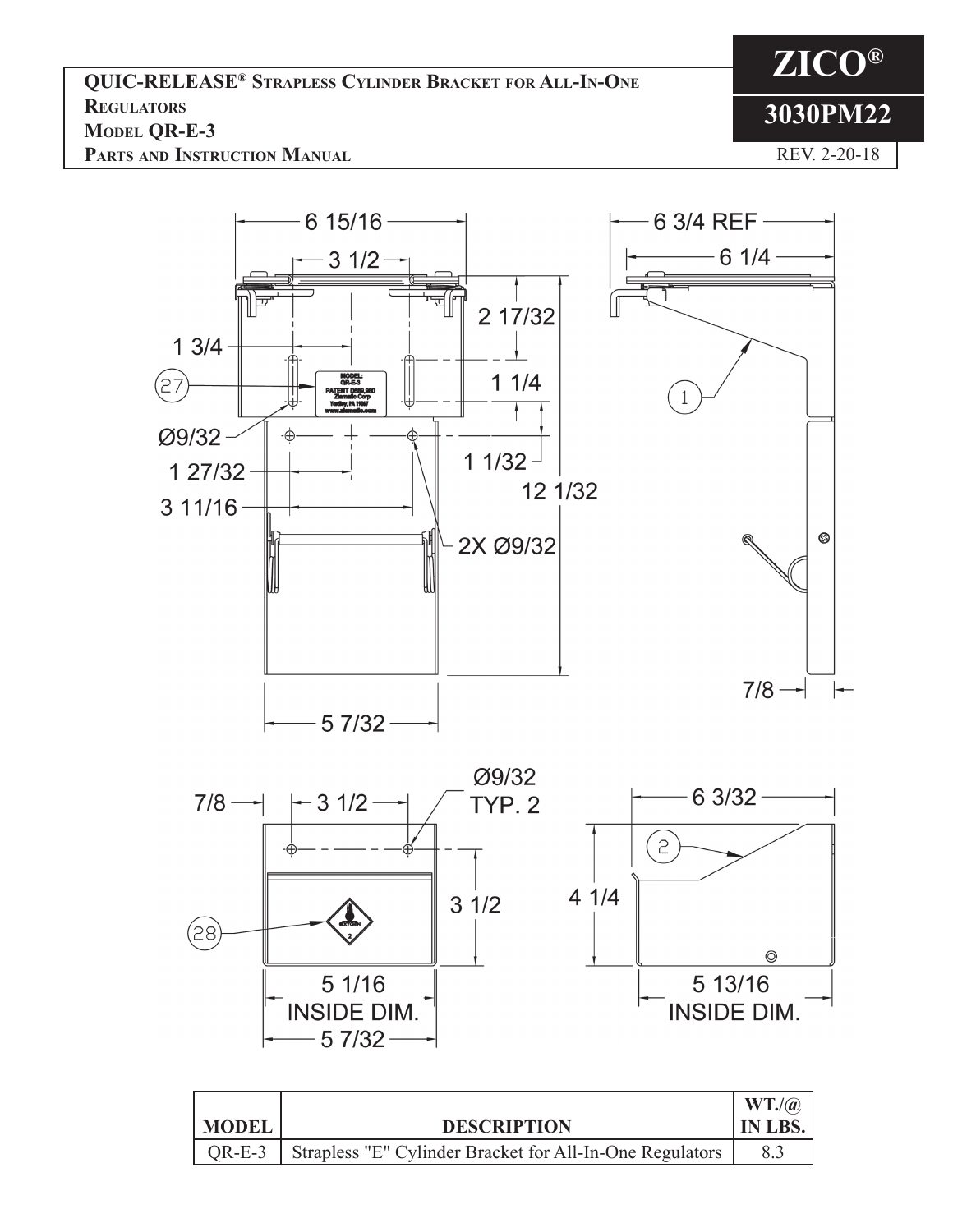

| <b>ITEM</b>    |              |                                       |                |
|----------------|--------------|---------------------------------------|----------------|
| NO.            | PART NO.     | <b>DESCRIPTION</b>                    | QTY.           |
| 1              | 3030-106-103 | E/JUMBO E-CYL.-LARGE REGULATOR        | 1              |
| $\overline{2}$ | 3030-114-101 | <b>E-CYL BRACKET BASE</b>             | 1              |
| 3              | 9110-361608  | #8 x 1/2" FLAT HD, SOCKET HD, S.S.    | $\overline{2}$ |
| $\overline{4}$ | 3030-113-109 | D-CYL. BRACKET CAM (LEFT)             | 1              |
| 5              | 3030-113-111 | D-CYL. BRACKET CAM (RIGHT)            | 1              |
| 6              | 3030-113-113 | D-CYL. BRACKET CAM SPRING             | $\overline{2}$ |
| 7              | 3030-113-115 | D-CYL. BRACKET CAM SPACER             | $\overline{2}$ |
| 8              | 3030-113-117 | D-CYL. BRACKET RETURN SPRING RH       |                |
| 9              | 3030-113-119 | D-CYL. BRACKET RETURN SPRING LH       | 1              |
| 10             | 3030-113-121 | D-CYL. BRACKET SPRING JACKET          | 1              |
| 11             | 9110-352514  | BUTTON HD CAP, 1/4"-20 x 7/8 S.S.     | $\overline{2}$ |
| 12             | 9114-112500  | WASHER, 1/4" FLAT S.S.                | $\overline{2}$ |
| 13             | 9113-172500  | LOW PRO. NUT, 1/4-20, NYLON LOCK S.S. | $\overline{2}$ |
| 14             | 3030-110-105 | EDGE GUARD, VINYL                     | 1              |
| 15             | 9114-111600  | #8 FLAT WASHER, NARROW S.S.           | $\overline{2}$ |
| 16             | 9113-191700  | LOW PRO. NUT, #8, NYLON LOCK S.S.     | $\overline{2}$ |
| 27             | 3030-106-105 | LABEL, PATENT#, QD-E-3                |                |
| 28             | 3030-112-117 | LABEL, OXYGEN WARNING                 |                |